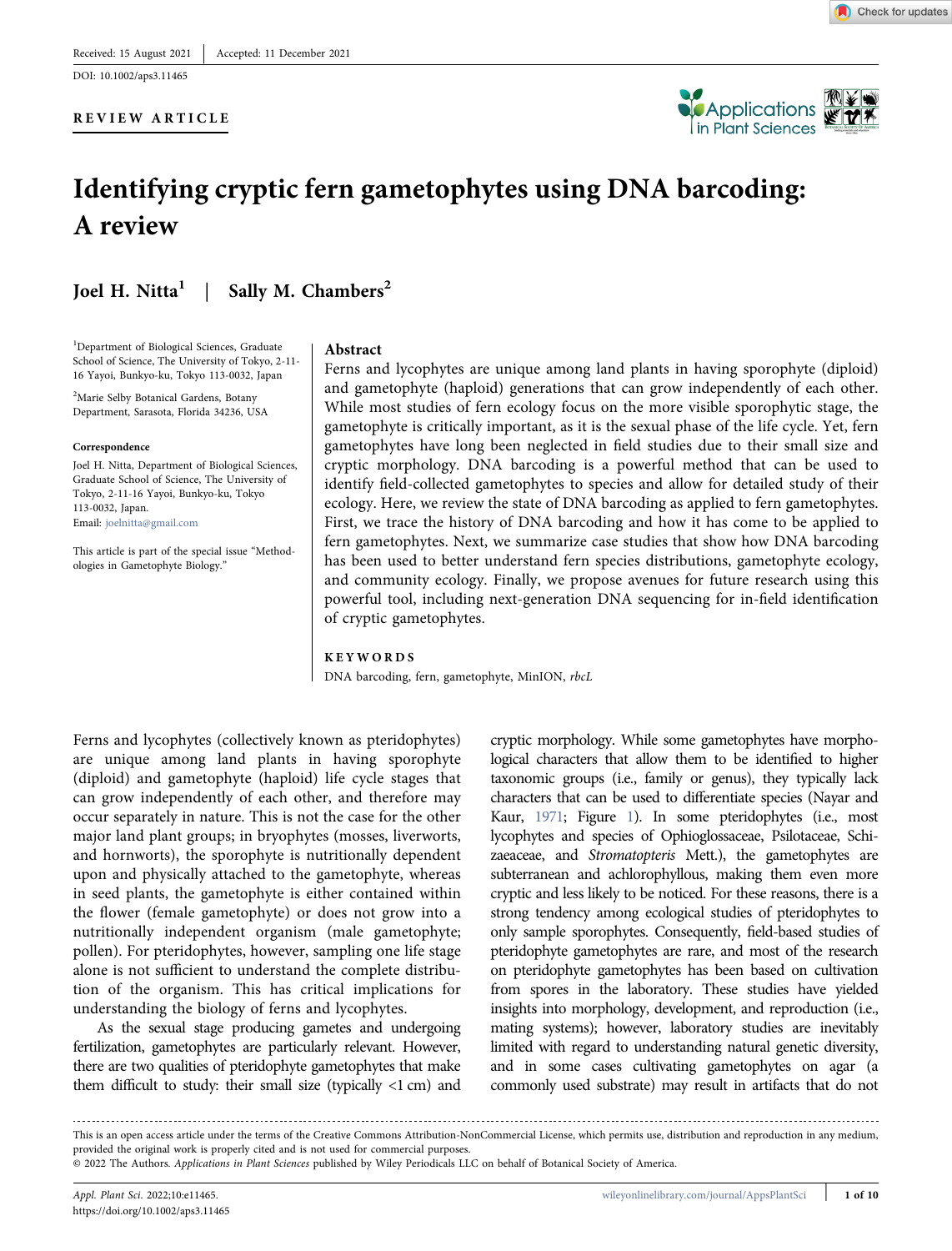reflect natural processes (Ranker and Houston, [2002\)](#page-9-0). Similarly, inferences of biodiversity and population structure based solely on the sporophyte stage may overlook "hidden" sources of diversity present in cryptic gametophytes (Ebihara et al., [2013](#page-7-0); Duffy et al., [2015;](#page-7-1) Nitta et al., [2017](#page-8-1); see "Scaling up: Community ecology of fern gametophytes" below). Therefore, sampling gametophytes directly in the field is critical for understanding a range of topics related to the biology of pteridophytes.

DNA barcoding, the use of a standard, short region of DNA for species identification (Hebert et al., [2003a\)](#page-8-2), is a powerful method to enable species identification of field‐ collected pteridophyte gametophytes. Since this method became available, it has revolutionized the study of pteridophyte ecology by enabling accurate identification of this cryptic sexual life stage over a wide taxonomic range. Here, we review the use of DNA barcoding as applied to fern gametophytes, starting with the development of the method, then discussing various case studies, and concluding with future directions. Although the concepts discussed here all apply equally to ferns and lycophytes, we are not aware of any studies using DNA barcoding of lycophytes, so our discussion will focus on ferns.

## INITIAL STUDIES

The earliest research applying DNA barcoding to fern gametophytes were proof‐of‐concept studies demonstrating the viability of the method. The basic approach taken by these studies is still used today: Sanger sequencing of one or

more of the most frequently sequenced plastid genes in ferns (Figure [2](#page-2-0)). Schneider and Schuettpelz [\(2006\)](#page-9-1) were the first to do so, using the rbcL gene to identify a gametophyte individual that had been in cultivation for more than 30 years as Osmunda regalis L. Likewise, Li et al. ([2009b](#page-8-3)) identified a single gametophyte individual kept in cultivation as a species of Lomariopsis Fée. In their study, Li et al. [\(2009b\)](#page-8-3) expanded the gene sampling used by Schneider and Schuettpelz ([2006\)](#page-9-1) to include more rapidly evolving intergenic regions in addition to the widely sequenced, but relatively more slowly evolving, rbcL. Despite this, they could not conclusively determine the species due to a lack of sufficiently closely related reference sequences in GenBank. These two studies highlight two of the primary challenges facing DNA barcoding: (1) the choice of barcode marker and (2) the development of an appropriate reference library.

## CHOOSING A BARCODE MARKER

The power of DNA barcoding lies in its universality; it allows a standard DNA region to be sequenced and used for the identification of (theoretically) any unidentified organism. The mitochondrial COI gene was quickly adopted as a universal barcode marker for animals because it can be reliably sequenced across a broad phylogenetic range and tends to show high discrimination power at the species level (Hebert et al., [2003a,](#page-8-2)[b](#page-8-4)). However, the quest for a similar universal barcode marker in plants has proven to be much more difficult (Hollingsworth et al., [2011](#page-8-5)). *rbcL* was already

<span id="page-1-0"></span>

FIGURE 1 Examples of fern gametophytes identified using DNA barcoding (Nitta et al., [2017\)](#page-8-1). (A-F) Pairs of species with similar morphology that could not be distinguished without molecular data. (G, H) Images of gametophytes in the field. In (A–F), morphotype provides a hint to taxonomy but cannot be reliably used for species identification: the cordate (heart‐shaped) morphotype (A, B, H) is the most common, especially in terrestrial species; the filamentous morphotype (C, D) is restricted to Hymenophyllaceae and Schizaeaceae; the ribbon morphotype (E–G) typically occurs in Hymenophyllaceae, Vittarioideae, and several lineages of polypod ferns. (A) Sphaeropteris medullaris (G. Forst.) Bernh., Nitta 3454 (GH). (B) Austroblechnum raiateense (J. W. Moore) Gasper & V. A. O. Dittrich, Nitta 3637 (GH). (C) Crepidomanes minutum (Blume) K. Iwats., Nitta 3938 (GH). (D) Abrodictyum dentatum (Bosch) Ebihara & K. Iwats., Nitta 3487 (GH). (E) Callistopteris apiifolia (C. Presl) Copel., Nitta 3450 (GH). (F) Hymenophyllum polyanthos (Sw.) Sw., Nitta 3460 (GH). (G) Arthropteris palisotii (Desv.) Alston, Nitta 1104 (GH). (H) Ptisana salicina (Sm.) Murdock, Nitta 3507 (GH). Herbarium codes follow Thiers [\(2021\)](#page-9-2). For (A–F), scale bars all 1 mm; photos taken under a dissecting microscope. All photos by J. H. Nitta; (G, H) reproduced with permission from Nitta et al. ([2020b](#page-8-6)).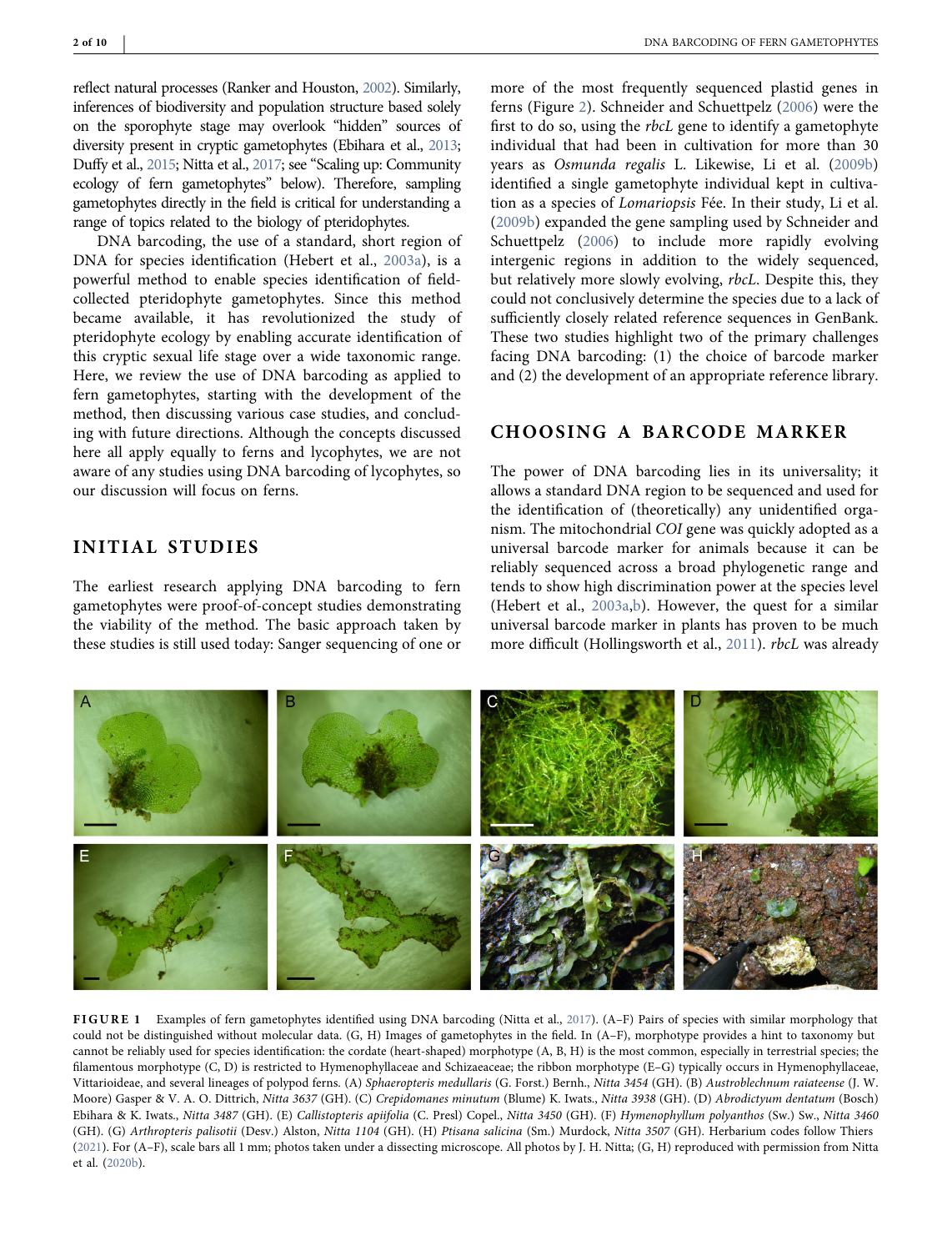#### <span id="page-2-0"></span>Sporophytes from study area



FIGURE 2 Generalized workflow for DNA barcoding of fern gametophytes. The first step is to assemble a reference library of DNA sequences for a marker of interest (e.g., rbcL) using well-identified sporophytes from the study area; if this is not possible (e.g., if the provenance of the gametophyte is unknown), public databases such as GenBank or BOLD may be used instead. Next, DNA sequences are obtained from the unknown gametophyte and queried against the reference library using BLAST. Finally, an algorithm is used to sort results into successful identifications or failures based on a percentidentity cutoff (the value used in the figure is an arbitrary example). Other approaches, such as phylogenetic analysis, may be used to match the unknown gametophyte to a reference (see "Building and using a reference library"). Gametophyte image and sporophyte silhouette (A) provided courtesy of Emily Sessa (University of Florida, Gainesville, Florida, USA) and used with permission. Sporophyte silhouettes (B, C) provided courtesy of Eric Schuettpelz (Smithsonian Institution, Washington, D.C., USA) and used with permission.

the most commonly sequenced marker in plants, and therefore a strong candidate. However, rbcL has a relatively slow rate of evolution at the species level (particularly in angiosperms) and, in many cases, cannot be used to distinguish between species. From the period spanning the establishment of the Consortium for the Barcode of Life (CBOL) project in 2004 to the early 2010s, a series of studies debated various combinations of candidate barcodes to use across all plants (Chase et al., [2005,](#page-7-2) [2007](#page-7-3); Kress et al., [2005](#page-8-7); Newmaster et al., [2006](#page-8-8); Kress and Erickson, [2007](#page-8-9); Taberlet et al., [2007](#page-9-3); Lahaye et al., [2008](#page-8-10); Chen et al., [2010](#page-7-4); Hollingsworth, [2011](#page-8-11)). A two-barcode system was eventually established based on *rbcL* and *matK* (Hollingsworth et al., [2009\)](#page-8-12), but due to a rearrangement of the chloroplast in the ancestor of ferns, no universal primers are available that work for *matK* across all ferns (although multiple *matK* primer sets have been developed that work across ferns when used in combination; Kuo et al., [2011](#page-8-13)), and researchers continued to search for a set of suitable markers for this group of plants.

Ebihara et al. [\(2010\)](#page-7-5) tested three regions based on sampling the fern flora of Japan, and suggested rbcL and the trnH‐psbA intergenic spacer. However, Li et al. ([2011\)](#page-8-14) showed that trnH-psbA is a poor choice due to its decelerated rate of evolution in most groups of ferns (Li et al., [2016\)](#page-8-15). Instead, Li et al. [\(2011](#page-8-14)) recommended rbcL and matK as a core set of fern barcodes, with the trnL-F spacer, which also has high rates of evolution, as an alternate for

*matK*. The *trnL*-F spacer performed well in terms of both amplification success and power to discriminate species in the ferns of Europe (de Groot et al., [2011](#page-7-6)) and vittarioid ferns in East Asia (Chen et al., [2013](#page-7-7)). Recently, Nitta et al. [\(2020a\)](#page-8-16) compared rates of interspecific variation in rbcL in three fern floras (French Polynesia, Costa Rica, and Japan) and found that this marker had a higher identification failure rate in continental areas (Costa Rica and Japan) compared with the isolated islands of French Polynesia, which they attributed to the possibility of higher rates of in situ speciation in continental regions vs. long‐distance dispersal in remote oceanic islands. This highlights the need to consider biogeography in DNA barcoding of fern gametophytes, at least when the provenance of specimens is known.

Although Li et al.  $(2011)$  demonstrated that *matK* is a strong candidate as a second DNA barcode marker in ferns, their recommendation was predicated on the development of universal primers for this region; in the decade since, however, there has been no development of a single set of universal matK primers in ferns (Kuo et al., [2011\)](#page-8-13). Most researchers have instead taken an ad hoc approach, sampling genes and constructing reference libraries tailored to individual studies, while typically including rbcL. We thus consider DNA barcoding in ferns in the broad sense (i.e., the use of DNA sequences to identify species), and do not limit our discussion to any particular "official" barcode.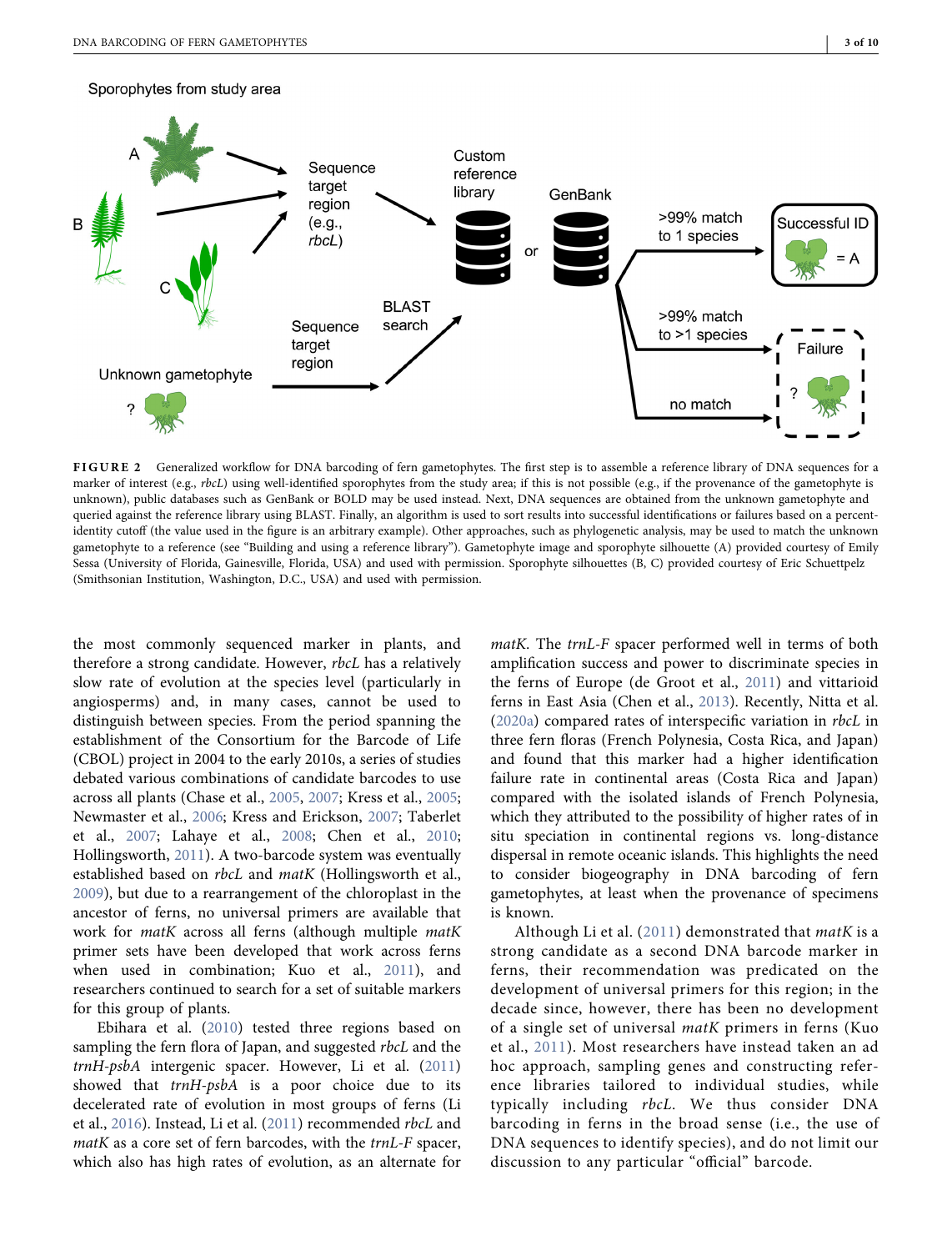## BUILDING AND USING A REFERENCE LIBRARY

Equally important as choosing a barcode marker is constructing and validating the reference library. For ferns, the reference library typically consists of sequences obtained from well-identified sporophytes that are known to occur in the same region as the sampled gametophytes (Figure [2](#page-2-0)). In some cases, species delimitation of sporophytes may be hampered by cryptic speciation and/or hybridization; such situations may require molecular species delimitation (e.g., Pons et al., [2006;](#page-9-4) Kekkonen and Hebert, [2014;](#page-8-17) Kapli et al., [2017\)](#page-8-18) or molecular systematic analysis (e.g., Murakami et al., [1999;](#page-8-19) Ebihara et al., [2005](#page-7-8), [2009;](#page-7-9) Hori et al., [2014](#page-8-20), [2018\)](#page-8-21), but a discussion of such methodologies is beyond the scope of this review. Before attempting DNA‐based identification of unknown gametophytes, the barcode library should be evaluated to ensure that the selected markers are sufficiently divergent between species to allow discrimination. Ideally, markers should also show less variation within than between species, a disjunct known as the "barcode gap" (Meyer and Paulay, [2005\)](#page-8-22). The results of the few studies that have analyzed the barcode gap in ferns vary by marker, taxonomic group, and geographic region; collectively, they do not support a clear barcode gap in ferns (Nitta, [2008;](#page-8-23) Wang et al., [2016;](#page-9-5) Liu et al., [2018](#page-8-24); Trujillo‐Argueta et al., [2021;](#page-9-6) but see de Groot et al., [2011\)](#page-7-6). Rather, these studies indicate that DNA barcoding is unlikely to be 100% successful in all cases; therefore, it is important to quantify the expected failure rate and/or number of expected undistinguishable taxa for each study. It should also be noted that analyzing intraspecific variation increases the cost and effort of sequencing by multiple factors (as it requires sampling each species multiple times) and intraspecific variation is expected to be quite low in diploid, sexual taxa, especially for a slowly evolving marker like rbcL (Murakami et al., [2021](#page-8-25)). Therefore, previous studies including large numbers of taxa (e.g., >100 species) typically have characterized the failure rate using primarily interspecific distances (Ebihara et al., [2010;](#page-7-5) Nitta et al., [2017\)](#page-8-1), including multiple samples per taxon only in cases of known or putative species complexes (Nitta et al., [2020b\)](#page-8-6).

After assembly and validation of the reference library, these sequences are then used to guide identification of the unknown gametophyte sequence. Bioinformatic methods used for the identification of fern gametophytes have included BLAST (Altschul et al., [1997\)](#page-7-10) (e.g., Nitta et al., [2017\)](#page-8-1), which provides metrics indicating the probability that the two sequences are identical by chance, and phylogenetic inference (e.g., de Groot et al., [2011\)](#page-7-6). The choice of method depends on the degree of coverage of the reference library and the quality of the sequences. If the provenance of the gametophyte is unknown, it may be impossible to construct a reference library, and the only option is to conduct a BLAST search against all sequences on GenBank and/or the Barcode of Life Data System (BOLD) (e.g., Li et al., [2009b\)](#page-8-3). In such situations,

insufficient sequencing of the world's extant ferns means that there may be no single exact match to the query. This is particularly expected in the case of long‐lived sporophyteless gametophytes (see "Range expansions and long‐lived sporophyteless gametophytes," below).

One challenge to identifying fern gametophytes with DNA barcoding, particularly when using chloroplast markers, is the high frequency of hybridization in ferns. The chloroplast is generally maternally inherited in ferns (Gastony and Yatskievych, [1992;](#page-8-26) Vogel et al., [1998](#page-9-7); Kuo et al., [2018\)](#page-8-27), so it cannot provide information on the differential parentage of hybrids. In particular, different hybrid taxa sharing a maternal progenitor will have identical chloroplast genomes, so these cannot be identified using plastid markers. A simple percentage identity or E‐value cutoff in BLAST will not work in such situations because the query sequence not only must match the target above a particular threshold, but also should not match multiple targets simultaneously. Nitta et al. ([2017\)](#page-8-1) implemented an algorithm that identified gametophytes using cut‐off values that took such conditions into account, and this approach could be used in other regional studies that include a reference library (Figure [2](#page-2-0)). Alternatively, biparentally inherited markers from the nucleus could be used instead, but these are technically more challenging both to generate sequence data (PCR is typically much more successful for plastid markers) and to bioinformatically process due to having multiple sequences per individual.

## RANGE EXPANSIONS AND LONG‐ LIVED SPOROPHYTELESS GAMETOPHYTES

A major application of DNA barcoding in ferns has been documenting the distribution of disjunct populations of fern gametophytes relative to their sporophytic counterparts (reviewed in Pinson et al., [2017a\)](#page-9-8). The ability of fern gametophytes to grow spatially separated from sporophytes reaches an extreme in long‐lived sporophyteless gametophytes, whereby disjunct populations of gametophytes exist without sexual reproduction or recruitment from spores well beyond the geographic extent of sporophyte‐producing populations (obligate independent gametophytes sensu Kuo et al., [2017\)](#page-8-28). This was first documented in temperate eastern North American forests in otherwise typically tropical lineages, including vittarioid ferns and filmy ferns (Farrar, [1967](#page-8-29)). The gametophytes of these tropical lineages have distinct morphologies that allowed them to be distinguished to genus or similar higher taxonomic group.

The knowledge of these obligate independent gametophyte populations in the eastern United States made them a natural target for study when DNA barcoding became available. Ebihara et al. [\(2008](#page-7-11)) used rbcL and rps4‐trnS sequences to identify the obligate independent gametophyte of Trichomanes (sensu lato) intricatum Farrar from the eastern United States as being very closely related to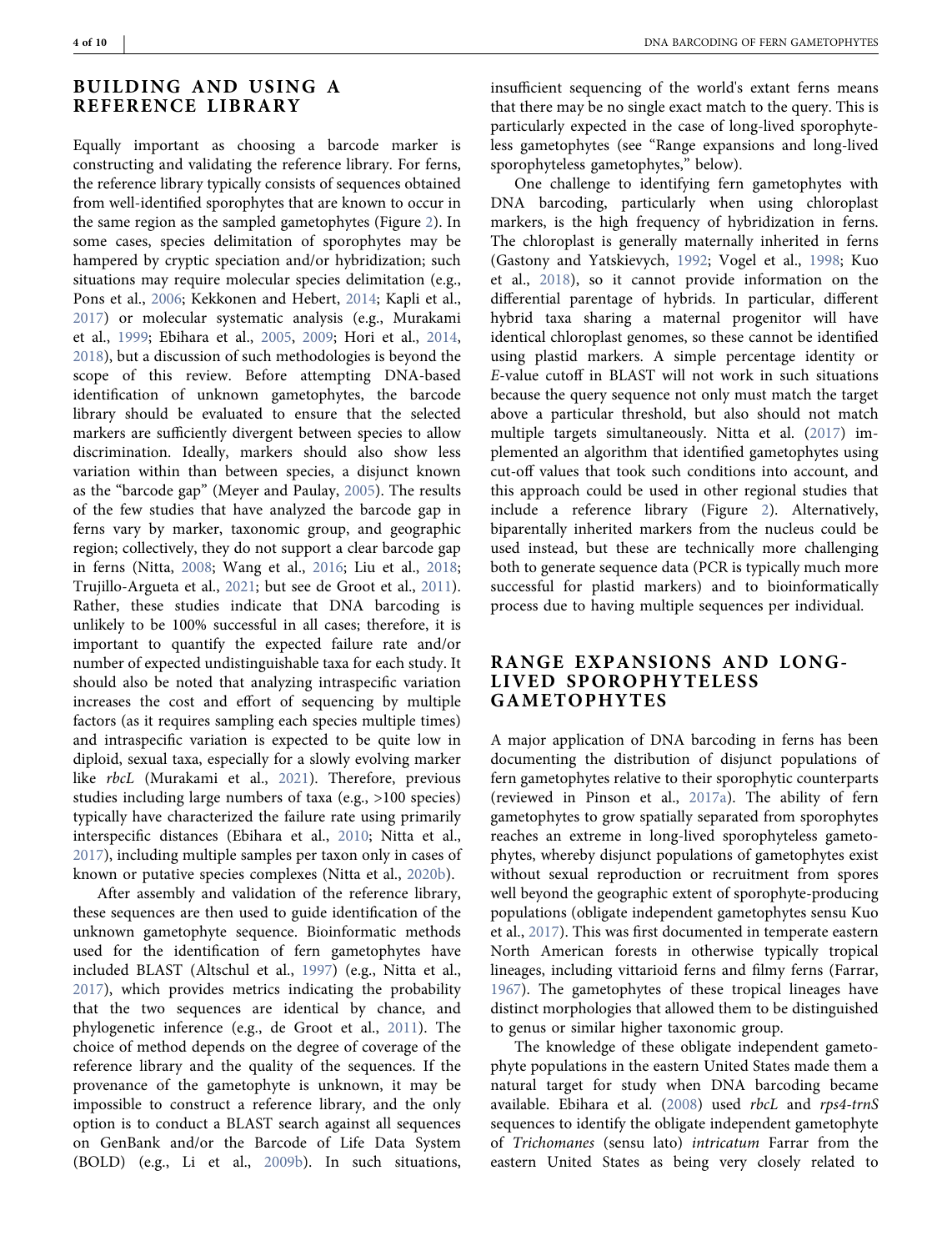Crepidomanes schmidtianum (Zenker ex Taschner) K. Iwats. from East Asia. Although T. intricatum was known to belong to the predominantly tropical Hymenophyllaceae, prior to DNA sequencing there was no evidence that it was most closely related to an East Asian species. Similarly, Pinson and Schuettpelz ([2016\)](#page-9-9) utilized four plastid genes (atpA, chlN, rbcL, and rpoA) and one nuclear gene ( $DET1$ ) to investigate the identity of another of the eastern North American obligate independent gametophytes, Vittaria appalachiana Farrar & Mickel, and concluded that it was embedded within Vittaria graminifolia Kaulf. from Central and South America. Another successful identification of North American independent gametophytes was on the Pacific North Coast, where DNA barcoding revealed that Hymenophyllum wrightii Bosch, a primarily East Asian species occurring only rarely as a sporophyte in British Columbia, Canada, has abundant populations of gametophytes as far south as Washington state and as far north as Alaska (Duffy et al., [2015\)](#page-7-1). Finally, Pinson et al. ([2017b\)](#page-9-10) used *rbcL* and *rpoA* to identify independent gametophytes at a site in Broxton Rocks, Georgia, as belonging to Didymoglossum petersii (A. Gray) Copel.

Unraveling the origins of T. intricatum and H. wrightii spurred on the search for additional populations of independent gametophytes in East Asia. Additional independent vittarioid gametophytes have been found in Taiwan (Kuo et al., [2017](#page-8-28)), Korea (Park et al., [2020](#page-9-11), [2021](#page-9-12)), and Japan (Ebihara et al., [2013](#page-7-0); Kuo et al., [2017\)](#page-8-28). Lee et al. ([2020\)](#page-8-30) documented additional populations of T. intricatum and H. wrightii in Korea. Furthermore, the careful studies of Kuo et al. [\(2017\)](#page-8-28) and Park et al. [\(2021](#page-9-12)), which included observations of gametangia, have helped to provide insights into the mechanisms suppressing functional sporophyte production in these populations.

Recently, Murakami et al. [\(2021\)](#page-8-25) applied a new approach in the search for independent gametophytes in Japan; they specifically searched for and sampled gametophytes occurring in large, clonal mats based on the idea that these likely represent populations that have been reproducing asexually for long periods of time and are therefore good candidates for obligate independent gametophytes. This approach proved successful, revealing independent populations of Hymenophyllum mikawanum (Seriz.) Seriz., a rare and endangered species in Japan, Haplopteris mediosora (Hayata) X. C. Zhang, which was previously only known in Japan from a handful of sporophyte collections and whose existence was considered doubtful, and Antrophyum plantagineum (Cav.) Kaulf., which had not previously been observed in Japan.

Finally, Chen et al. ([2019](#page-7-12)) demonstrated the importance of the reference library in conducting DNA barcoding of fern gametophytes. Although Kuo et al. [\(2017](#page-8-28)) could not confidently identify an obligate independent gametophyte population in Taiwan to species due to a lack of sufficiently similar reference sequences, Chen et al. [\(2019](#page-7-12)) later sequenced additional sporophytes and were able to confirm the identity of the gametophyte population as Haplopteris capillaris (Copel.) C. W. Chen, S. Linds. & K. T. Yong.

## SCALING UP: COMMUNITY ECOLOGY OF FERN GAMETOPHYTES

Beyond identifying individual populations of gametophytes, some DNA barcoding studies have sought to compare community‐level diversity between gametophytes and sporophytes. Because gametophytes are able to occur over wider ranges and only produce sporophytes within a portion of that range, it is possible that community structure may vary between the two life stages. Although DNA barcoding is a powerful tool to test this hypothesis, it has only been utilized a small number of times.

Ebihara et al. ([2013\)](#page-7-0) leveraged nearly complete sampling of rbcL of Japanese ferns to conduct DNA barcoding surveys of gametophytes at multiple plots scattered throughout the country. Importantly, Ebihara et al. ([2013](#page-7-0)) developed new methods for surveying communities of unidentified fern gametophytes. To quantify community‐level diversity while maintaining sampling effort across sites, Ebihara et al. [\(2013](#page-7-0)) developed a quadrat system as follows: preliminary surveys were first conducted to identify habitats harboring gametophytes, then a square  $0.25 \text{--} m^2$  quadrat subdivided into 25  $10 \times 10$ -cm squares was established using a garden net. A single gametophyte individual, if present, was sampled from the point nearest the center of each square of the net, then cut in half. One half was kept as a voucher and the other used for DNA barcoding. Using this method, Ebihara et al. ([2013](#page-7-0)) showed that gametophytes with noncordate morphologies, like those of the well‐known North American independent gametophytes, tend to occur at large distances from sporophytes within the context of the Japanese fern flora. They also found three more taxa of independent gametophytes (two in Hymenophyllum Sm., one in Lomariopsis) that lacked sporophyte counterparts in Japan.

Nitta et al. [\(2017](#page-8-1)) used the same quadrat sampling method as Ebihara et al. [\(2013](#page-7-0)) to sample fern gametophytes and compare the community structure of gametophytes and sporophytes along an elevational gradient from ca. 200 m to 2000 m on the islands of Mo'orea and Tahiti, French Polynesia. They used *rbcL* as a primary barcode marker with trnH‐psbA as a secondary marker. Although trnH‐psbA has lower discrimination power than other markers, it is easy to amplify, and proved useful in some cases when amplification of rbcL failed. Interestingly, Nitta et al. ([2017](#page-8-1)) highlighted a challenge to this type of community survey; they observed far fewer species as gametophytes than sporophytes, and the distribution of gametophyte individuals was dominated by a small number of very common species, with a long tail of rare species. This is in contradiction to the expectation that there should be at least as many species in the gametophyte phase as in the sporophyte phase, and may be due to skewed abundance distribution or seasonality in spore germination. Nitta et al. [\(2017](#page-8-1)) therefore used a reduced data set only including species that had been observed at least once in each life stage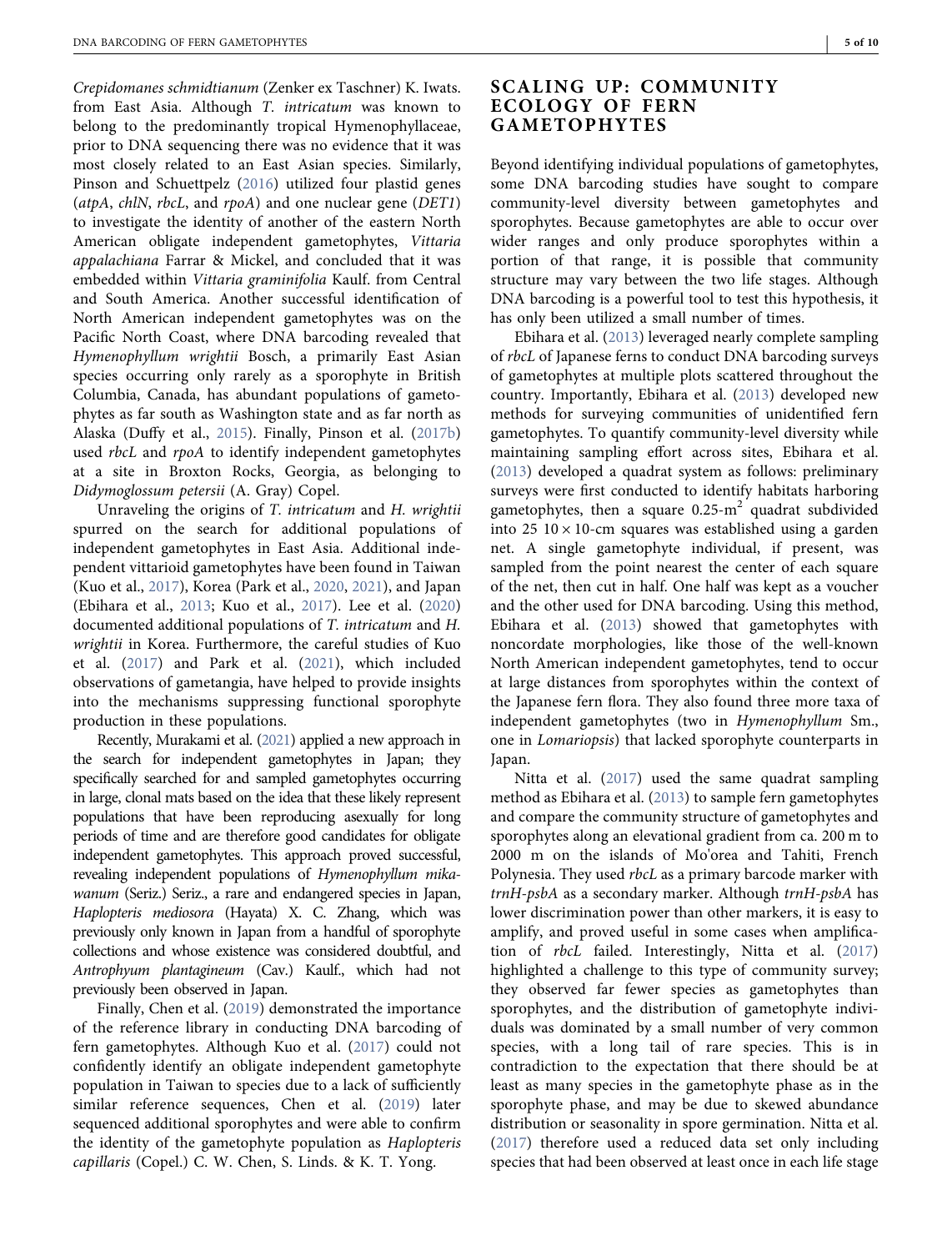across the elevational gradient to compare gametophyte and sporophyte community composition. This revealed that community structure differed between fern sporophytes and gametophytes, with sporophyte communities becoming increasingly phylogenetically clustered at high elevations, while gametophytes did not show any significant change in phylogenetic structure with elevation.

Indeed, the expectation of greater species richness in the gametophyte phase was borne out by the study of Kuo et al. [\(2014](#page-8-31)), who carried out exhaustive sampling of gametophytes throughout one year at a single site in Taiwan. They did this by establishing six  $5 \times 5$ -m plots and exhaustively sampling one plot every two months, then comparing the observed gametophyte diversity with the diversity of sporophytes at the site. This demonstrates that careful sampling is needed to accurately compare community-level diversity between fern sporophytes and gametophytes.

## OTHER ECOLOGICAL STUDIES

Non‐molecular studies of fern gametophyte ecology have relied on methods such as tracing the ontology from sporophyte back to gametophyte, or targeting taxa with unique morphological characters (e.g., presence of certain types of glandular hairs) that can be used for species‐level identification at a particular site (e.g., Lagomarsino et al., [2012;](#page-8-32) Testo and Sundue, [2014](#page-9-13); Watkins and Moran, [2019](#page-9-14); Watts et al., [2019](#page-9-15)). Such methods, while simple and useful, are inherently limited in the number of species that can be studied. DNA barcoding of fern gametophytes clearly has the potential to enable the study of a much broader range of taxa and, by extension, ecological phenomena. The morphological and ecological characteristics of the sampled individuals can be used to study various aspects of their biology once their taxonomic identity is known. As with community ecology, such studies are still limited in number, but demonstrate the great potential for this approach.

Nitta and Epps [\(2009](#page-8-33)) used DNA barcoding to confirm the identity of gametophytes of Vandenboschia collariata (Bosch) Ebihara & K. Iwats., a hemi‐epiphytic filmy fern from Costa Rica. Hemi‐epiphytes are often poorly documented—typically, only a portion of the adult plant may be sampled from the host tree—so it is often unknown whether they are primary hemiepiphytes, which start on the ground and climb up the tree, or secondary hemi-epiphytes, which start on the tree and send roots to the ground. Nitta and Epps [\(2009](#page-8-33)) sampled gametophytes and observed juvenile sporophytes at the base of host trees, which confirmed the status of V. collariata as a primary hemi‐epiphyte. The overall prevalence of primary vs. secondary hemi-epiphytism is still unknown for ferns generally. Because epiphytes are a major component of fern diversity, accounting for ca. 30% of extant fern species, and hemi‐ epiphytism was likely involved in the evolution of epiphytism, the approach of Nitta and Epps [\(2009\)](#page-8-33) could help provide insights into the transition from terrestrial to epiphytic growth in ferns.

Ebihara et al. ([2019](#page-7-13)) expanded on the results of Ebihara et al. [\(2013\)](#page-7-0) by conducting long‐term monitoring of a population of Pleurosoriopsis makinoi (Maxim. ex Makino) Fomin gametophytes in Japan. The survey of Ebihara et al. [\(2013](#page-7-0)) identified a population of P. makinoi gametophytes growing in a site without any sporophytes nearby. Ebihara et al. [\(2019](#page-7-13)) then monitored the growth of the population for five years and compared the microclimate of the gametophyte population with that of a site supporting sporophytes. They showed that the gemmae of the gametophytes have seasonal periods of growth, growing in size and number during the spring and summer, and detaching during the winter. The microclimate analysis suggested that a possible cause of sporophyte suppression was low light in winter due to the planting of evergreen conifers. Long‐term monitoring of other populations with individuals identified by DNA barcoding would greatly contribute to our understanding of population dynamics and recruitment in ferns.

Other studies have also built upon previous DNA barcoding results to better understand fern ecology. Nitta et al. ([2020b\)](#page-8-6) and Nitta et al. ([2021\)](#page-9-16) both leveraged the DNA barcoding results of fern gametophytes on the islands of Mo'orea and Tahiti by Nitta et al. ([2017\)](#page-8-1). Nitta et al. ([2020b](#page-8-6)) scored morphological traits including morphotype and presence of hairs, glands, and gemmae in the gametophytes surveyed by Nitta et al. ([2017](#page-8-1)), then included these trait data in a comparison of the functional community structure of terrestrial vs. epiphytic fern communities. They found that epiphytic fern communities were more functionally diverse than terrestrial communities, despite the generally harsher (drier) conditions of the canopy. Additional studies of fern gametophyte morphological and physiological traits with species identified by DNA barcoding could provide even greater insight into the processes governing community assembly of epiphytic and terrestrial fern communities.

Nitta et al. [\(2021](#page-9-16)) took a unique approach that, to our knowledge, has not been used in any other study. To compare adaptations to water stress between terrestrial and epiphytic filmy ferns, they conducted desiccation tolerance assays on gametophytes of unknown species at the field station where they conducted their field survey, then later identified the individuals to species using DNA barcoding in the lab. This resulted in rather skewed sampling numbers for some species (e.g., the most common species, Callistopteris apiifolia (Presl) Copel., was sampled >50 times, whereas rarer species were sampled only a few times or even just once each), but allowed them to sample a broad range of taxa without the need for cultivation of gametophytes from spores, which are often slow growing and may require over a year to attain enough material for physiological tests (Holloway, [1930](#page-8-34)). One of the most surprising results of this study was that the gametophytes of C. apiifolia, which had by far the broadest distribution compared to other species, were incapable of tolerating even slight amounts of desiccation. Nitta et al. ([2021\)](#page-9-16) hypothesized that C. apiifolia gametophytes exploit small, well‐protected microhabitats at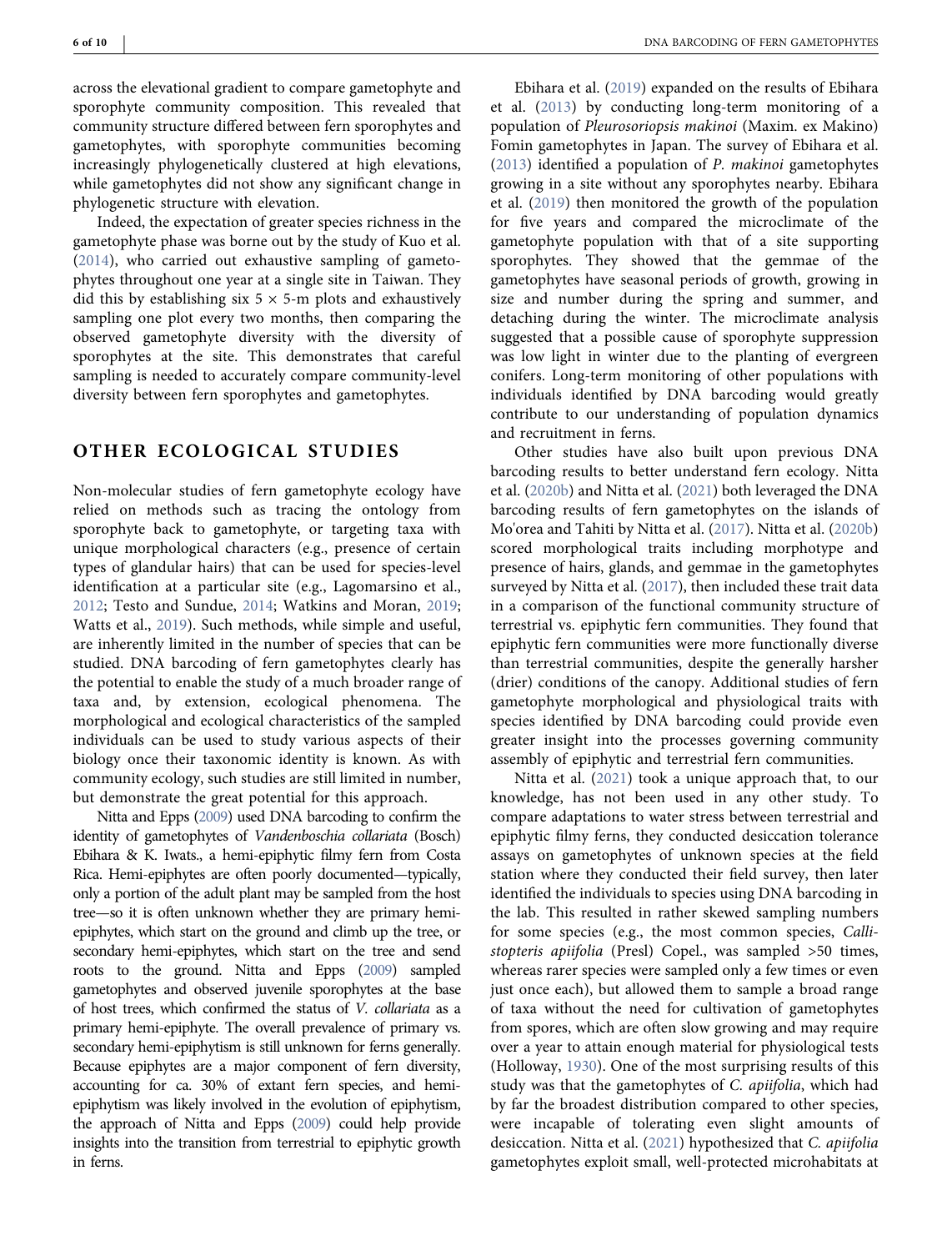the bases of rocks and trees to avoid desiccation and thus attain a broader geographic range than conspecific sporophytes. This highlights the importance of microhabitat for understanding the distribution of fern gametophytes, which has also been supported by the finding of wide intraspecific variation in desiccation tolerance in vittarioid gametophytes mirroring variation in their environmental conditions (Stevens and Emery, [2015](#page-9-17); Chambers and Emery, [2016](#page-7-14); Chambers et al., [2017\)](#page-7-15).

## ADVANCES IN DNA SEQUENCING TECHNOLOGY

To our knowledge, there have been no published studies applying next‐generation DNA sequencing to the identification of fern gametophytes. Incorporating next‐generation sequencing methods will offer two major benefits: the ability to generate much more data far more cheaply (in price per base) than Sanger sequencing, and the possibility to obtain DNA sequences while in the field.

The rapid development of next-generation sequencing platforms and technologies has resulted in an ability to sequence millions of base pairs simultaneously. In addition, bioinformatic and computational tools have made it possible to pool several samples into a single lane of sequencing, thereby greatly reducing overall sequencing costs relative to traditional Sanger methods. Unfortunately, the application of these technological advancements with respect to metabarcoding studies has been limited because these sequencing platforms generate reads between 300 and 500 bp; these fragment sizes are too short for barcoding research in ferns, as many of the utilized loci well exceed these limits. Furthermore, successful identification often requires sequencing more than one barcode locus, and Sanger sequencing does not scale well to large numbers of individuals or loci. Recently, Gostel et al. ([2020\)](#page-8-35) developed a metabarcoding methodology that overcomes some of these limitations. Utilizing a Fluidigm Access Array, they were able to conduct simultaneous PCR reactions on 96 samples spanning the four major land plant lineages, using 12 primer pairs to amplify four commonly used barcoding loci (rbcL, matK, trnH‐psbA, and ITS). Reactions were then pooled, cleaned, and sequenced on an Illumina MiSeq, and the reads were trimmed, filtered, and mapped to barcode reference sequences spanning the plant tree of life. Of the four loci examined, *rbcL* and trnH-psbA had the highest number of reads per sample for ferns. This protocol may be especially useful for barcoding fern gametophyte communities as it ultimately saves time and money when a large number of individuals need to be sequenced. However, although microfluidic PCR enables high‐throughput multi‐ locus sequence generation, this method alone cannot overcome the read‐length limitations of Illumina platforms (currently a maximum of ca. 300 bp on MiSeq), and the sequences generated by Gostel et al. [\(2020\)](#page-8-35) for long  $($ >1000 bp) regions like *matK* included gaps in the middle.

Shorter regions such as *rbcL*-a (a ca. 650-bp portion of *rbcL*; Kress and Erickson, 2007) or mini‐barcodes (typically <200 bp; Little, 2014) could be used, but resolving power decreases with decreasing sequence length (Ebihara et al., [2010](#page-7-5)). Platforms such as PacBio that can generate much longer reads have been used for amplicon sequencing of COI barcodes in insects (Hebert et al., [2018](#page-8-36); D'Ercole et al., [2021](#page-7-16)) and disentangling multiple nuclear alleles in ferns (Rothfels et al., [2017\)](#page-9-18); one promising future direction is to combine high‐throughput PCR with long‐read technologies to obtain full‐length barcode sequences from multiple markers for thousands of individuals at once.

The future of DNA barcoding in ferns will incorporate technological advances to allow for greater sequencing efficiency and the ability to conduct research while still in the field. Specifically, most previous studies have required gametophytes collected in the field be transported back to the lab for sequencing and subsequently identified via standard Sanger sequencing protocols. While useful, this approach may not be ideal given the time, budgetary, and logistical constraints associated with field travel, especially in international contexts. The remote nature of field work also complicates the feasibility of many studies, as many locations lack a field station with the necessary lab equipment and reagents.

A particularly exciting avenue for the future of DNA barcoding of ferns in the field involves the use of a relatively new portable sequencing system. The MinION Mk1B (Oxford Nanopore Technologies, Oxford, United Kingdom) is a powerful, portable sequencer that can successfully sequence entire communities (Mafune et al., [2020](#page-8-37)) and generate long‐read sequences (Li and Harkess, [2018;](#page-8-38) Kuo and Li, [2019](#page-8-39)). Recent studies have taken advantage of the portability of this instrument by taking it into the field to effectively conduct real‐time DNA barcoding studies in both tropical and temperate communities (Parker et al., [2017](#page-9-19); Pomerantz et al., [2018\)](#page-9-20). Srivathsan et al. ([2018\)](#page-9-21) accurately identified roughly 500 barcodes within about two hours of sequencing time, with an identification success rate ranging from 99–100% after the implementation of their barcoding strategy and analytical pipeline.

Although the MinION sequencer is portable and powerful, DNA barcoding still requires the use of many lab instruments and reagents to extract DNA and amplify the targeted genomic region. Simplification of the workflow would enable more rapid identification. Fern gametophytes may be an ideal study system in this case, as PCR can be performed directly using the thallus tissue of fern gametophytes (i.e., tissue‐direct PCR [TD‐ PCR]). This technique, originally published by Li et al. ([2009a](#page-8-40)), involves the application of PCR reagents directly to small amounts of thallus tissue. To determine the ideal protocol for amplification of the plastid *trnL-L-F* locus, the authors tested various chemical and mechanical methods to increase either PCR success or cell lysis. Their results indicated that chemical and mechanical manipulation increased PCR success among most of the examined fern gametophytes. They also found that amplifying each reaction twice (running a first round of PCR,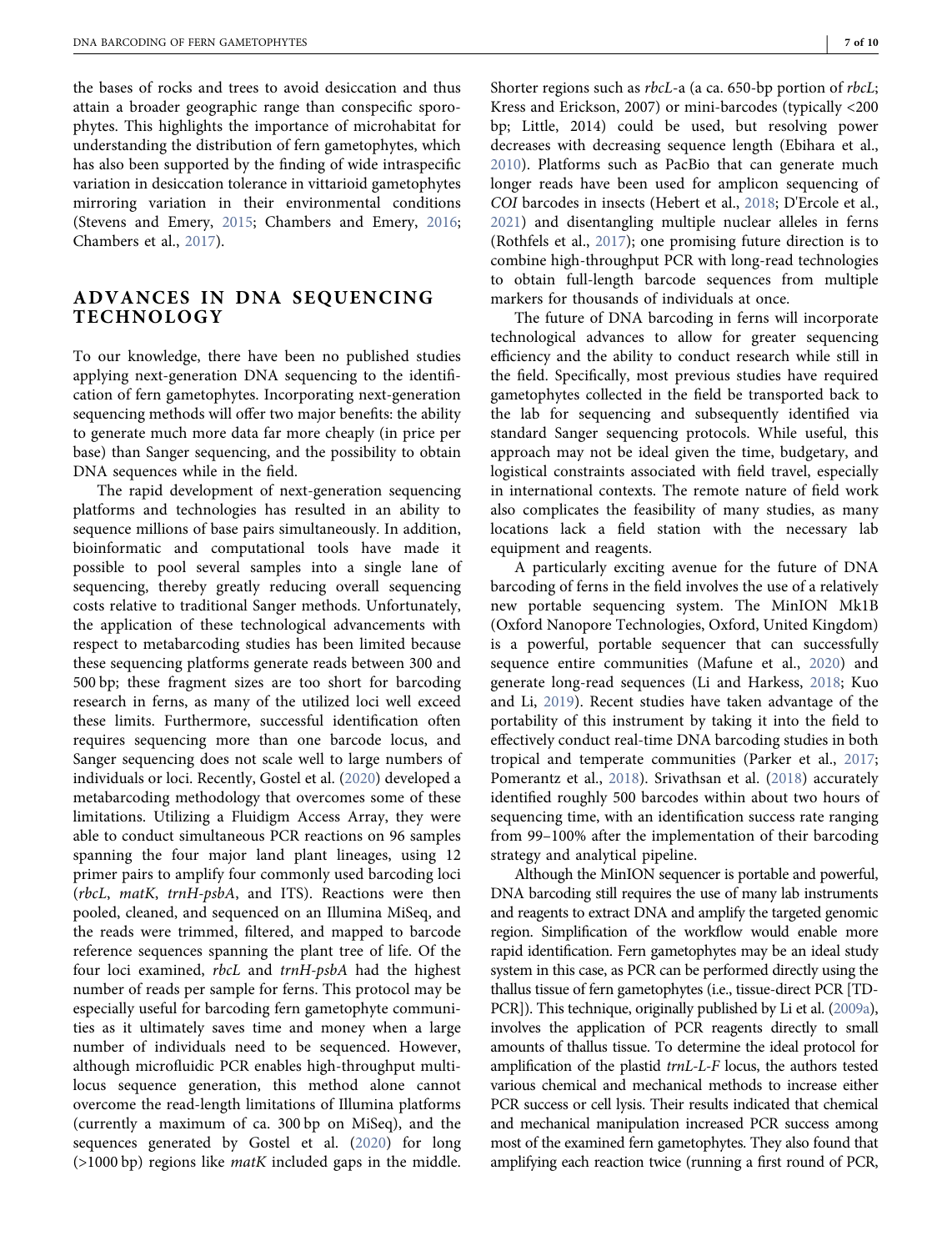followed by a second round using the first‐round PCR product as template) greatly increased amplification success. Recently, Wu et al. [\(2022\)](#page-9-22) further refined the protocol published by Li et al. [\(2009a\)](#page-8-40) by redesigning trnL‐L‐F primers to be universal across ferns and improving the tissue disruption step. They also used their improved TD‐PCR protocol to reveal additional obligate independent gametophytes in Taiwan belonging to *Lomariopsis*. If TD-PCR could be combined with MinION sequencing, it may become possible to conduct rapid, high-throughput DNA barcoding of fern gametophytes in the field, potentially providing much greater insight into the structure of fern gametophyte communities.

## SUMMARY

The study of fern ecology has long been hampered by the inability to investigate fern gametophytes in the field. Although fern gametophytes were previously regarded as an "Achilles' heel" that limited dispersal due to the requirement of water for fertilization (Page, [2002](#page-9-23)), or as being too morphologically plastic to be useful for systematics (Bower, [1923](#page-7-17)), recent research has prompted a much greater appreciation for both their ecological importance and status as a worthy topic of study. The potential for DNA barcoding to enable species identification of fern gametophytes has simultaneously fueled this interest and opened previously inaccessible avenues for research. Since its inception, DNA barcoding has completely depended on Sanger sequencing of plastid markers. This has yielded important insights, including the discovery of independent gametophyte populations and range expansions, as well as a better understanding of the role of gametophytes in community assembly and other aspects of fern ecology. Next‐generation DNA sequencing methods are now poised to move the field beyond Sanger sequencing and enable high-throughput sequencing and identification of gametophytes in the field. The next phase of molecular ecology of fern gametophytes will undoubtedly bring new, exciting insights into these fascinating plants.

#### AUTHOR CONTRIBUTIONS

J.H.N. and S.M.C. wrote and edited the manuscript and gave final approval before submission and publication.

#### ACKNOWLEDGMENTS

The authors thank Li‐Yaung Kuo (National Tsing Hua University, Taiwan) for sharing drafts of unpublished manuscripts and comments on an earlier version of this manuscript, and two anonymous reviewers for providing comments that improved the manuscript.

#### DATA AVAILABILITY STATEMENT

Supporting data (photos and metadata used to create Figure [1](#page-1-0)) and code are available at [https://github.com/](https://github.com/joelnitta/gameto-barcode-review) [joelnitta/gameto](https://github.com/joelnitta/gameto-barcode-review)‐barcode‐review ([https://doi.org/10.5281/](https://doi.org/10.5281/zenodo.5778390) [zenodo.5778390\)](https://doi.org/10.5281/zenodo.5778390).

#### **REFERENCES**

- <span id="page-7-10"></span>Altschul, S. F., T. L. Madden, A. A. Schäffer, J. Zhang, Z. Zhang, W. Miller, and D. J. Lipman. 1997. Gapped BLAST and PSI‐BLAST: A new generation of protein database search programs. Nucleic Acids Research 25: 3389–3402.
- <span id="page-7-17"></span>Bower, F. 1923. The Ferns. Vol. III. Cambridge University Press, Cambridge, United Kingdom.
- <span id="page-7-14"></span>Chambers, S. M., and N. C. Emery. 2016. Population differentiation and countergradient variation throughout the geographic range in the fern gametophyte Vittaria appalachiana. American Journal of Botany 103: 86–98.
- <span id="page-7-15"></span>Chambers, S. M., J. E. Watkins, Jr., and E. B. Sessa. 2017. Differences in dehydration tolerance among populations of a gametophyte-only fern. American Journal of Botany 104: 598–607.
- <span id="page-7-2"></span>Chase, M. W., N. Salamin, M. Wilkinson, J. M. Dunwell, R. P. Kesanakurthi, N. Haidar, and V. Savolainen. 2005. Land plants and DNA barcodes: Short-term and long-term goals. Philosophical Transactions of the Royal Society B: Biological Sciences 360: 1889–1895.
- <span id="page-7-3"></span>Chase, M. W., R. S. Cowan, P. M. Hollingsworth, C. van den Berg, S. Madriñan, G. Petersen, O. Seberg, et al. 2007. A proposal for a standardised protocol to barcode all land plants. Taxon 56: 295–299.
- <span id="page-7-7"></span>Chen, C.‐W., Y.‐M. Huang, L.‐Y. Kuo, Q. D. Nguyen, H. T. Luu, J. R. Callado, D. R. Farrar, and W.‐L. Chiou. 2013. trnL‐F is a powerful marker for DNA identification of field vittarioid gametophytes (Pteridaceae). Annals of Botany 111: 663–673.
- <span id="page-7-12"></span>Chen, C.‐W., S. Lindsay, K. T. Yong, A. M. A. Mustapeng, V. B. Amoroso, V. D. Dang, and Y.‐M. Huang. 2019. Clarification of two poorly known vittarioid ferns (Pteridaceae): Haplopteris angustissima and H. capillaris. Systematic Botany 44: 483–493.
- <span id="page-7-4"></span>Chen, S., H. Yao, J. Han, C. Liu, J. Song, L. Shi, Y. Zhu, et al. 2010. Validation of the ITS2 region as a novel DNA barcode for identifying medicinal plant species. PLoS ONE 5: e8613.
- <span id="page-7-6"></span>de Groot, G. A., H. J. During, J. W. Maas, H. Schneider, J. C. Vogel, and R. H. J. Erkens. 2011. Use of rbcL and trnL-F as a two-locus DNA barcode for identification of NW‐European ferns: An ecological perspective. PLoS ONE 6: e16371.
- <span id="page-7-16"></span>D'Ercole, J., S. W. J. Prosser, and P. D. N. Hebert. 2021. A SMRT approach for targeted amplicon sequencing of museum specimens (Lepidoptera)— Patterns of nucleotide misincorporation. PeerJ 9: e10420.
- <span id="page-7-1"></span>Duffy, A. M., M. C. Stensvold, and D. R. Farrar. 2015. Independent gametophytes of Hymenophyllum wrightii in North America: Not as rare as we thought. American Fern Journal 105: 45–55.
- <span id="page-7-8"></span>Ebihara, A., H. Ishikawa, S. Matsumoto, S.‐J. Lin, K. Iwatsuki, M. Takamiya, Y. Watano, and M. Ito. 2005. Nuclear DNA, chloroplast DNA, and ploidy analysis clarified biological complexity of the Vandenboschia radicans complex (Hymenophyllaceae) in Japan and adjacent areas. American Journal of Botany 92: 1535–1547.
- <span id="page-7-11"></span>Ebihara, A., D. R. Farrar, and M. Ito. 2008. The sporophyte‐less filmy fern of eastern North America Trichomanes intricatum (Hymenophyllaceae) has the chloroplast genome of an Asian species. American Journal of Botany 95: 1645–1651.
- <span id="page-7-9"></span>Ebihara, A., S. Matsumoto, and M. Ito. 2009. Taxonomy of the reticulate Vandenboschia radicans complex (Hymenophyllaceae) in Japan. Acta Phytotaxonomica et Geobotanica 60: 26–40.
- <span id="page-7-5"></span>Ebihara, A., J. H. Nitta, and M. Ito. 2010. Molecular species identification with rich floristic sampling: DNA barcoding the pteridophyte flora of Japan. PLoS ONE 5: e15136.
- <span id="page-7-0"></span>Ebihara, A., A. Yamaoka, N. Mizukami, A. Sakoda, J. H. Nitta, and R. Imaichi. 2013. A survey of the fern gametophyte flora of Japan: Frequent independent occurrences of noncordiform gametophytes. American Journal of Botany 100: 735–743.
- <span id="page-7-13"></span>Ebihara, A., J. H. Nitta, Y. Matsumoto, Y. Fukazawa, M. Kurihara, H. Yokote, K. Sakuma, et al. 2019. Growth dynamics of independent gametophytes of Pleurosoriopsis makinoi (Polypodiaceae). Bulletin of the National Museum of Nature and Science, Series B (Botany) 45: 77–86.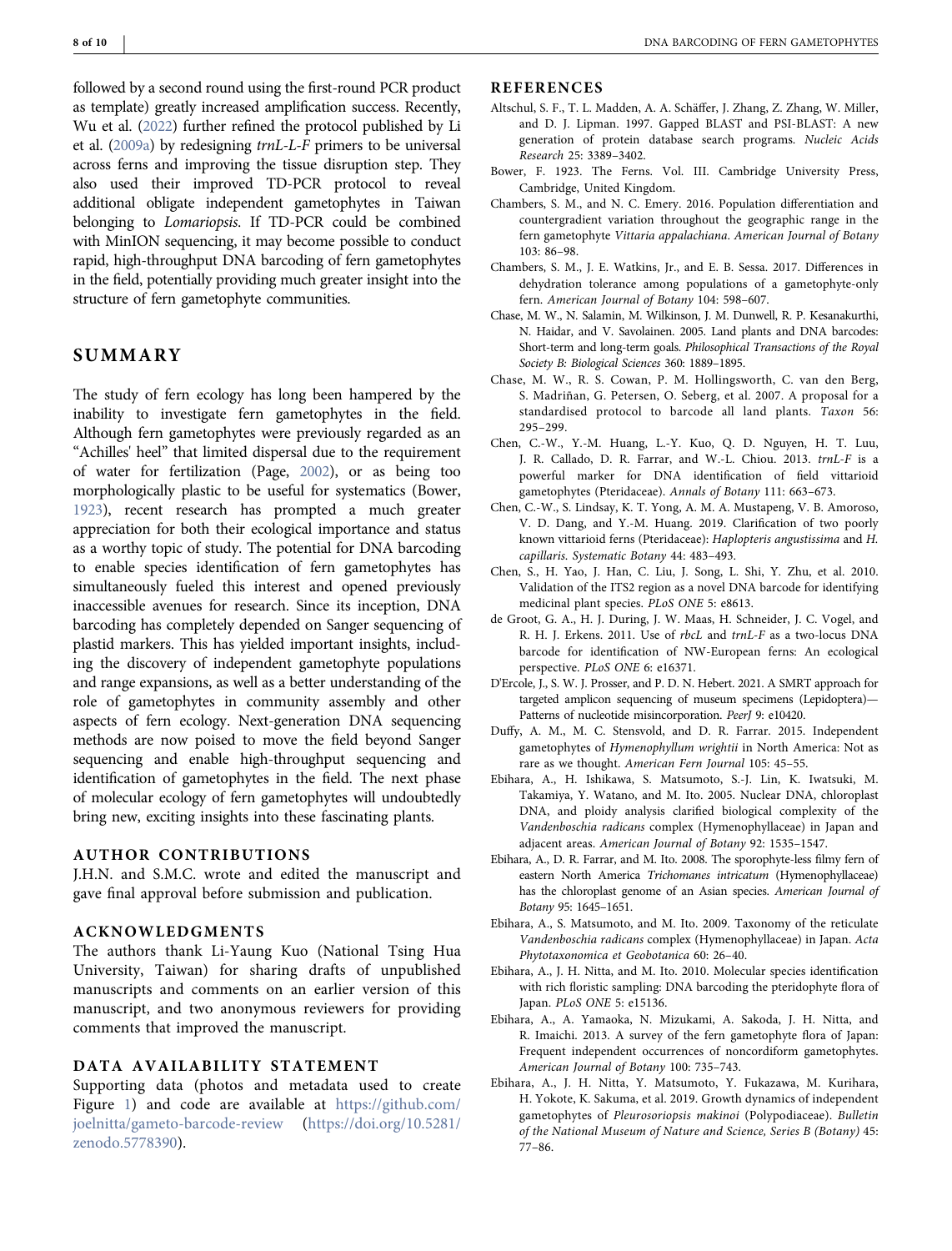- <span id="page-8-29"></span>Farrar, D. R. 1967. Gametophytes of four tropical fern genera reproducing independently of their sporophytes in the southern Appalachians. Science 155: 1266–1267.
- <span id="page-8-26"></span>Gastony, G. J., and G. Yatskievych. 1992. Maternal inheritance of the chloroplast and mitochondrial genomes in cheilanthoid ferns. American Journal of Botany 79: 716–722.
- <span id="page-8-35"></span>Gostel, M. R., J. D. Zúñiga, W. J. Kress, V. A. Funk, and C. Puente‐Lelievre. 2020. Microfluidic Enrichment Barcoding (MEBarcoding): A new method for high throughput plant DNA barcoding. Scientific Reports 10: 8701.
- <span id="page-8-2"></span>Hebert, P. D. N., A. Cywinska, S. L. Ball, and J. R. deWaard. 2003a. Biological identifications through DNA barcodes. Proceedings of the Royal Society of London, Series B: Biological Sciences 270: 313–321.
- <span id="page-8-4"></span>Hebert, P., S. Ratnasingham, and J. deWaard. 2003b. Barcoding animal life: Cytochrome c oxidase subunit 1 divergences among closely related species. Proceedings of the Royal Society of London, Series B: Biological Sciences 270: S96–S99.
- <span id="page-8-36"></span>Hebert, P. D. N., T. W. A. Braukmann, S. W. J. Prosser, S. Ratnasingham, J. R. deWaard, N. V. Ivanova, D. H. Janzen, et al. 2018. A sequel to Sanger: Amplicon sequencing that scales. BMC Genomics 19: 219.
- <span id="page-8-11"></span>Hollingsworth, P. M. 2011. Refining the DNA barcode for land plants. Proceedings of the National Academy of Sciences, USA 108: 19451–19452.
- <span id="page-8-12"></span>Hollingsworth, P. M., L. L. Forrest, J. L. Spouge, M. Hajibabaei, S. Ratnasingham, M. van der Bank, M. W. Chase, et al. 2009. A DNA barcode for land plants. Proceedings of the National Academy of Sciences, USA 106: 12794–12797.
- <span id="page-8-5"></span>Hollingsworth, P. M., S. W. Graham, and D. P. Little. 2011. Choosing and using a plant DNA barcode. PLoS ONE 6: e19254.
- <span id="page-8-34"></span>Holloway, J. E. 1930. The experimental cultivation of the gametophytes of Hymenophyllum pulcherrimum, Col. and of Trichomanes reniforme, Forst. f. Annals of Botany 44: 269–284.
- <span id="page-8-20"></span>Hori, K., A. Tono, K. Fujimoto, J. Kato, A. Ebihara, Y. Watano, and N. Murakami. 2014. Reticulate evolution in the apogamous Dryopteris varia complex (Dryopteridaceae, subg. Erythrovariae, sect. Variae) and its related sexual species in Japan. Journal of Plant Research 127: 661–684.
- <span id="page-8-21"></span>Hori, K., A. Ebihara, and N. Murakami. 2018. Revised classification of the species within the Dryopteris varia complex (Dryopteridaceae) in Japan. Acta Phytotaxonomica et Geobotanica 69: 77–108.
- <span id="page-8-18"></span>Kapli, P., S. Lutteropp, J. Zhang, K. Kobert, P. Pavlidis, A. Stamatakis, and T. Flouri. 2017. Multi‐rate Poisson tree processes for single‐locus species delimitation under maximum likelihood and Markov chain Monte Carlo. Bioinformatics 33: 1630–1638.
- <span id="page-8-17"></span>Kekkonen, M., and P. D. N. Hebert. 2014. DNA barcode‐based delineation of putative species: Efficient start for taxonomic workflows. Molecular Ecology Resources 14: 706–715.
- <span id="page-8-9"></span>Kress, W. J., and D. L. Erickson. 2007. A two-locus global DNA barcode for land plants: The coding rbcL gene complements the non-coding trnH–psbA spacer region. PLoS ONE 2: e508.
- <span id="page-8-7"></span>Kress, W. J., K. J. Wurdack, E. A. Zimmer, L. A. Weigt, and D. H. Janzen. 2005. Use of DNA barcodes to identify flowering plants. Proceedings of the National Academy of Sciences, USA 102: 8369–8374.
- <span id="page-8-39"></span>Kuo, L.‐Y., and F.‐W. Li. 2019. A roadmap for fern genome sequencing. American Fern Journal 109: 212–223.
- <span id="page-8-13"></span>Kuo, L.‐Y., F.‐W. Li, W.‐L. Chiou, and C.‐N. Wang. 2011. First insights into fern matK phylogeny. Molecular Phylogenetics and Evolution 59: 556–566.
- <span id="page-8-31"></span>Kuo, L.‐Y., D.‐Y. Tang, Y.‐M. Huang, C.‐W. Chen, S.‐W. Fan, C.‐N. Wang, and W.‐L. Chiou. 2014. Cryptic species diversity on field fern gametophyte flora in Fushan (Taiwan). The 6th Asian Fern Symposium, Bali, Indonesia.
- <span id="page-8-28"></span>Kuo, L.‐Y., C.‐W. Chen, W. Shinohara, A. Ebihara, H. Kudoh, H. Sato, Y. M. Huang, and W. L. Chiou. 2017. Not only in the temperate zone: Independent gametophytes of two vittarioid ferns (Pteridaceae, Polypodiales) in East Asian subtropics. Journal of Plant Research 130: 255–262.
- <span id="page-8-27"></span>Kuo, L.‐Y., T.‐Y. Tang, F.‐W. Li, H.‐J. Su, W.‐L. Chiou, Y.‐M. Huang, and C.‐N. Wang. 2018. Organelle genome inheritance in Deparia ferns (Athyriaceae, Aspleniineae, Polypodiales). Frontiers in Plant Science 9: 486.
- <span id="page-8-32"></span>Lagomarsino, L. P., A. L. Grusz, and R. C. Moran. 2012. Primary hemiepiphytism and gametophyte morphology in Elaphoglossum amygdalifolium (Dryopteridaceae). Brittonia 64: 226–235.
- <span id="page-8-10"></span>Lahaye, R., M. Van Der Bank, D. Bogarin, J. Warner, F. Pupulin, G. Gigot, O. Maurin, et al. 2008. DNA barcoding the floras of biodiversity hotspots. Proceedings of the National Academy of Sciences, USA 105: 2923–2928.
- <span id="page-8-30"></span>Lee, C. S., K. Lee, and Y. Hwang. 2020. Identification of three independent fern gametophytes and Hymenophyllum wrightii f. serratum from Korea based on molecular data. Korean Journal of Plant Taxonomy 50: 403–412.
- <span id="page-8-38"></span>Li, F.‐W., and A. Harkess. 2018. A guide to sequence your favorite plant genomes. Applications in Plant Sciences 6: e1030.
- <span id="page-8-40"></span>Li, F.‐W., L.‐Y. Kuo, Y.‐M. Huang, W.‐L. Chiou, and C.‐N. Wang. 2009a. Tissue direct PCR, a rapid and extraction free method for barcoding of ferns. Molecular Ecology Resources 10: 92–95.
- <span id="page-8-3"></span>Li, F.‐W., B. C. Tan, V. Buchbender, R. C. Moran, G. Rouhan, C.‐N. Wang, and D. Quandt. 2009b. Identifying a mysterious aquatic fern gametophyte. Plant Systematics and Evolution 281: 77–86.
- <span id="page-8-14"></span>Li, F.‐W., L.‐Y. Kuo, C. J. Rothfels, A. Ebihara, W.‐L. Chiou, M. D. Windham, and K. M. Pryer. 2011. rbcL and matK earn two thumbs up as the core DNA barcode for ferns. PLoS ONE 6: e26597.
- <span id="page-8-15"></span>Li, F.‐W., L.‐Y. Kuo, K. M. Pryer, and C. J. Rothfels. 2016. Genes translocated into the plastid inverted repeat show decelerated substitution rates and elevated GC content. Genome Biology and Evolution 8: 2452–2458.
- Little, D. P. 2014. A DNA mini-barcode for land plants. Molecular Ecology Resources 14: 437–446.
- <span id="page-8-24"></span>Liu, H. M., S. R. Russell, J. Vogel, and H. Schneider. 2018. Inferring the potential of plastid DNA‐based identification of derived ferns: A case study on the Asplenium trichomanes aggregate in Europe. Plant Systematics and Evolution 304: 1009–1022.
- <span id="page-8-37"></span>Mafune, K. K., B. J. Godfrey, D. J. Vogt, and K. A. Vogt. 2020. A rapid approach to profiling diverse fungal communities using the MinION™ nanopore sequencer. BioTechniques 68: 72–78.
- <span id="page-8-22"></span>Meyer, C. P., and G. Paulay. 2005. DNA barcoding: Error rates based on comprehensive sampling. PLoS Biology 3: e422.
- <span id="page-8-19"></span>Murakami, N., M. Watanabe, J. Yokoyama, Y. Yatabe, H. Iwasaki, and S. Serizawa. 1999. Molecular taxonomic study and revision of the three Japanese species of Asplenium sect. Thamnopteris. Journal of Plant Research 112: 15–25.
- <span id="page-8-25"></span>Murakami, N., E. Sakai, and K. Yoneoka. 2021. Inventories of fern independent gametophytes in Japan using DNA barcoding based on nucleotide sequences of rbcL gene (in Japanese). BSJ‐Review 12: 159–168.
- <span id="page-8-0"></span>Nayar, B. K., and S. Kaur. 1971. Gametophytes of homosporous ferns. The Botanical Review 37: 295–396.
- <span id="page-8-8"></span>Newmaster, S. G., A. J. Fazekas, and S. Ragupathy. 2006. DNA barcoding in land plants: Evaluation of rbcL in a multigene tiered approach. Canadian Journal of Botany 84: 335–341.
- <span id="page-8-23"></span>Nitta, J. H. 2008. Exploring the utility of three plastid loci for biocoding the filmy ferns (Hymenophyllaceae) of Moorea. Taxon 57: 725–736.
- <span id="page-8-33"></span>Nitta, J. H., and M. J. Epps. 2009. Hemi‐epiphytism in Vandenboschia collariata (Hymenophyllaceae). Brittonia 61: 392–397.
- <span id="page-8-1"></span>Nitta, J. H., J.‐Y. Meyer, R. Taputuarai, and C. C. Davis. 2017. Life cycle matters: DNA barcoding reveals contrasting community structure between fern sporophytes and gametophytes. Ecological Monographs 87: 278–296.
- <span id="page-8-16"></span>Nitta, J. H., A. Ebihara, and A. R. Smith. 2020a. A taxonomic and molecular survey of the pteridophytes of the Nectandra Cloud Forest Reserve, Costa Rica. PLoS ONE 15: e0241231.
- <span id="page-8-6"></span>Nitta, J. H., J. E. Watkins, Jr., and C. C. Davis. 2020b. Life in the canopy: Community trait assessments reveal substantial functional diversity among fern epiphytes. New Phytologist 227: 1885–1899.